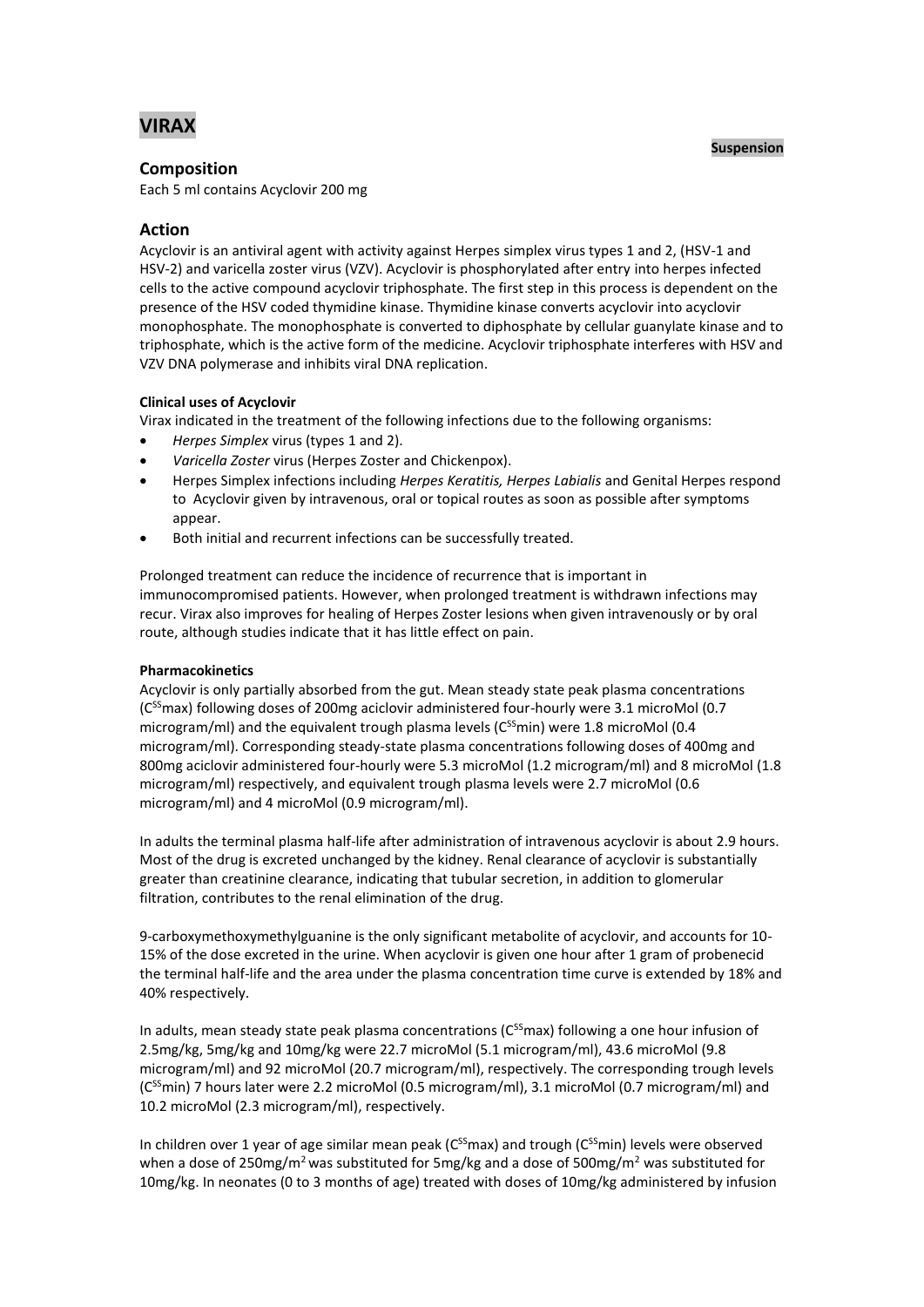over a one-hour period every 8 hours the C<sup>SS</sup>max was found to be 61.2 microMol (13.8 microgram/ml) and C<sup>SS</sup>min to be 10.1 microMol (2.3 microgram/ml). The terminal plasma half-life in these patients was 3.8 hours. A separate group of neonates treated with 15 mg/kg every 8 hours showed approximate dose proportional increases, with a Cmax of 83.5 micromolar (18.8 microgram/ml) and Cmin of 14.1 micromolar (3.2 microgram/ml).

In the elderly total body clearance falls with increasing age associated with decreases in creatinine clearance although there is little change in the terminal plasma half-life.

In patients with chronic renal failure the mean terminal half-life was found to be 19.5 hours. The mean acyclovir half-life during haemodialysis was 5.7 hours. Plasma acyclovir levels dropped approximately 60% during dialysis.

Cerebrospinal fluid levels are approximately 50% of corresponding plasma levels. Plasma protein binding is relatively low (9 to 33%) and drug interactions involving binding site displacement are not anticipated.

# **Indications**

- Herpes Zoster Infections: Virax indicated for the acute treatment of herpes zoster (shingles).
- Genital Herpes: Virax indicated for the treatment of initial episodes and the management of recurrent episodes of genital herpes.
- Chickenpox: Virax indicated for the treatment of chickenpox (varicella).

# **Contraindications**

Acyclovir contraindicated for patients who develop hypersensitivity or intolerance to the components of the formulations.

### **Warnings**

Acyclovir suspension intended for oral ingestion only.

# **Adverse Reactions**

Skin rashes have been reported in a few patients receiving acyclovir tablets; the rashes have resolved on withdrawal of the drug.

Gastrointestinal effects, including nausea, vomiting, diarrhoea, and abdominal pains, have been reported in some patients receiving acyclovir tablets.

Other events reported rarely in patients receiving oral formulations of acyclovir include mild, transient rises in bilirubin and liver related enzymes, small increases in blood urea and creatinine, small decreases in haematological indices, headaches, mild reversible neurological reactions and fatigue.

# **Precautions**

Dosage adjustment is recommended when administering Acyclovir to patients with renal impairment. Caution should also be exercised when administering acyclovir to patients receiving potentially nephrotoxic agents since this may increase the risk of renal dysfunction and/or the risk of reversible central nervous system symptoms such as those that have been reported in patients treated with intravenous acyclovir.

### **Information for Patients**

Patients are instructed to consult with their physician if they experience severe or troublesome adverse reactions, they become pregnant or intend to become pregnant, they intend to breastfeed while taking orally administered Acyclovir, or they have any other questions.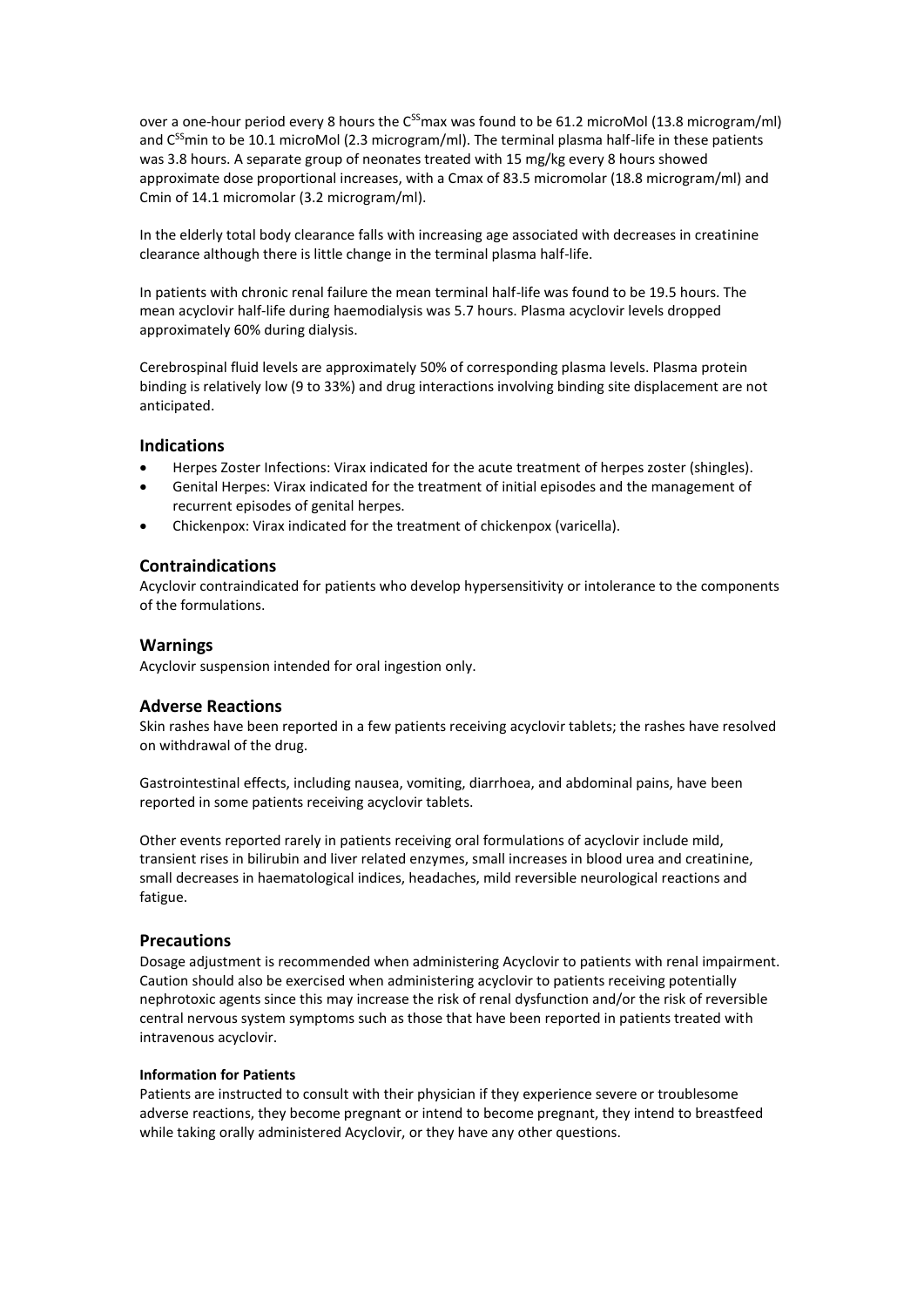*Herpes Zoster:* There are no data on treatment initiated more than 72 hours after onset of the zoster rash. Patients should be advised to initiate treatment as soon as possible after a diagnosis of herpes zoster.

*Genital Herpes Infections:* Patients should be informed that acyclovir is not a cure for genital herpes. There are no data evaluating whether Acyclovir will prevent transmission of infection to others. Because genital herpes is a sexually transmitted disease, patients should avoid contact with lesions or intercourse when lesions and/or symptoms are present to avoid infecting partners. Genital herpes can also be transmitted in the absence of symptoms through asymptomatic viral shedding. If medical management of a genital herpes recurrence is indicated, patients should be advised to initiate therapy at the first sign or symptom of an episode.

*Chickenpox:* Chickenpox in otherwise healthy children is usually a self-limited disease of mild to moderate severity. Adolescents and adults tend to have more severe disease. Treatment was initiated within 24 hours of the typical chickenpox rash in the controlled studies, and there is no information regarding the effects of treatment begun later in the disease course.

### **Pregnancy**

### *Category C*

Animal reproduction studies have shown an adverse effect on the fetus and there are no adequate and well-controlled studies in humans, but potential benefits may warrant use of the drug in pregnant women despite potential risks.

#### **Nursing Mothers**

Acyclovir concentration have been documented in breast milk in two women following oral administration of Acyclovir and ranged from 0.6 to 4.1 times corresponding plasma levels. These concentrations would potentially expose the nursing infant to a dose of acyclovir up to 0.3 mg/kg/day. Caution should be exercised when Acyclovir is administered to a nursing woman.

### **Paediatric Use**

Safety and effectiveness in pediatric patients less than two years of age have not been adequately studied.

### **Geriatric Use**

In general, dose selection for an elderly patient should be cautious, usually starting at the low end of the dosing range, reflecting the greater frequency of decreased renal function, and of concomitant disease or other drug therapy.

### **Drug Interactions**

Co-administration of probenecid with intravenous acyclovir has been shown to increase acyclovir halflife and systemic exposure. Urinary excretion and renal clearance were correspondingly reduced.

### **Dosage and Administration**

#### **Children (Two Years of Age and Older)**

20 mg/kg per dose orally four times daily (80 mg/kg/day) for five days. Children over 40 kg should receive the adult dose.

### **Over Dosage**

Acyclovir is only partly absorbed in the gastrointestinal tract. Patients have ingested overdoses of up to 20 g acyclovir on a single occasion, usually without toxic effects. Accidental, repeated overdoses of oral acyclovir over several days have been associated with gastrointestinal effects (such as nausea and vomiting) and neurological effects (headache and confusion).

Overdosage of intravenous acyclovir has resulted in elevations of serum creatinine, blood urea nitrogen and subsequent renal failure. Neurological effects including confusion, hallucinations, agitation, seizures and coma have been described in association with intravenous overdosage.